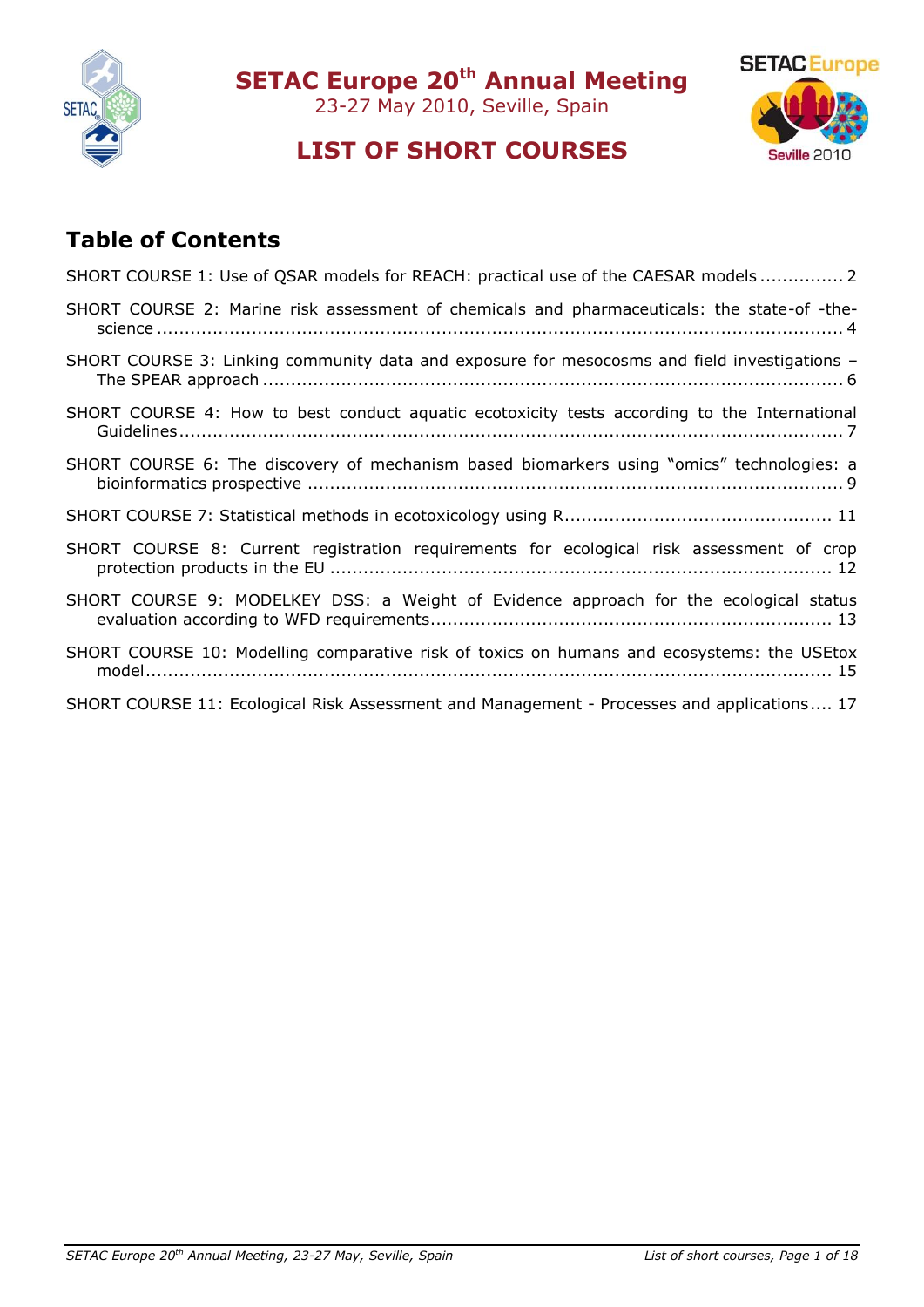<span id="page-1-0"></span>Elena Boriani (Mario Negri Research Institute, Italy), Emilio Benfenati (Mario Negri Research Institute, Italy)

#### **Course length:**

Half day (8.00-12.00 hrs)

#### **Course level:**

Introductory

#### **Description:**

REACH is the new European Community Directive on chemicals and their safe use protecting the human health and the environment. To supply the necessary information, the existing data are not enough. In order to reduce the number of animal tests, the REACH legislation establishes and promotes the use of alternative methods, like in-silico methods. By using non-testing methods, it is possible to reduce the number of animal tests and the costs of the tests. Within the CAESAR EU project [\(www.caesar-project.eu\)](http://www.caesar-project.eu/) specific in-silico models for REACH endpoints have been developed to predict the biological activity of the chemicals. This course provides a practical overview of the socalled "non-testing methods", their main characteristics and possible applications, focusing on CAESAR models and other ones. There are models based on the interpolation of the existing data of similar compounds and some, like CAESAR, where the missing property (physicochemical, toxicological or ecotoxicological properties) is predicted on the basis of the chemical structure. Moreover, with QSAR it is possible to proceed in batch, testing many compounds at the same time. This course is strongly recommend to understand the meaning of QSAR model results and critically and correctly interpreting in the contest of chemical safety for REACH.

# **Objectives:**

The course will provide an introduction to the use of alternative methods, in particular QSAR, for assessing chemical properties and toxicity data for REACH compounds. CAESAR models and other comparative applications will be tested and results will be critically discussed. The course is not aimed to teach all QSAR features but recommended practices to deal with in silico methods in a critical way.

Participants will understand the basic concepts of models built to predict properties and toxicity endpoints, being able to perform their own calculation using the user friendly, freely available CAESAR models and interpret the obtained results.

# **Course outline:**

08.00 - 08.15 Introduction to alternative methods requirements for REACH legislation

- REACH legislation
- REACH requirements
- Alternative methods

We will introduce the approach given by the REACH legislation on the QSAR methods. The requirements for these methods are defined by REACH. We will compare the European approach with the approach used in the USA.

# 08.15 - 09.45 Brief introduction on QSAR methods

- How to build up a reliable model (Theoretical aspects, training data, OECD principles, accuracy, sensitivity, specificity)
- Main characteristics of a QSAR model
- Applicability domain
- False positives False Negatives

We will introduce the theoretical basis of the QSAR methods, defining the different modes, such as classifiers and regression methods. The chemical information will be described, and the use of the different descriptors. We will show the ways to assess performance of the models. The specific requirements of REACH will be illustrated with practical examples. Pitfalls of the QSAR methods will be shown, and tools to assess the applicability domain of the models. We will describe the different QSAR philosophies, and existing solutions adopting diverse approaches. Links to QSAR models will be listed. We will introduce the basic operative procedure on how to use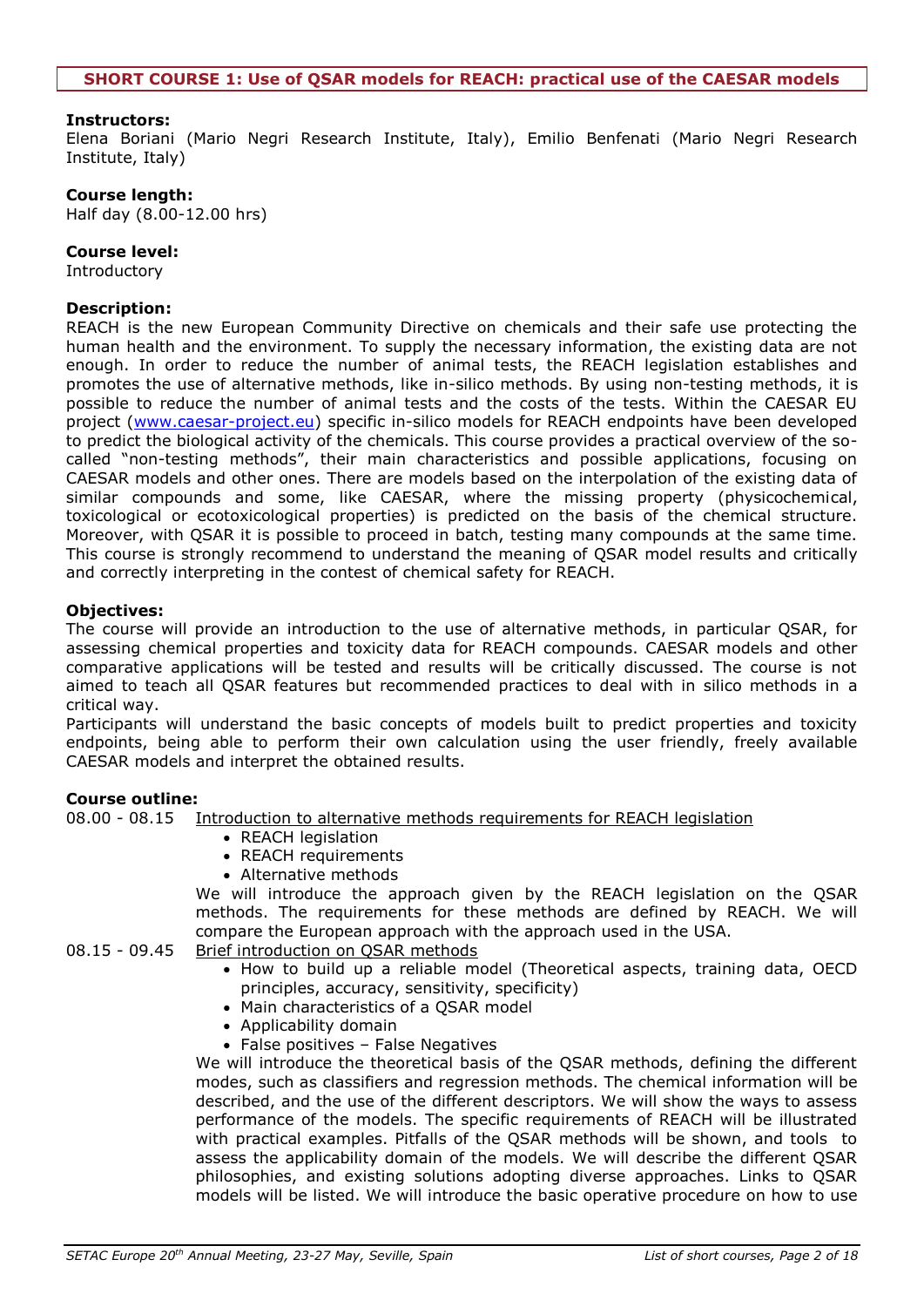simple models.

- *09.45 - 10.00 Coffee break*
- 10.00 10.30 Endpoints treated with CAESAR models
	- Why these endpoints? Main characteristics of each endpoint model features applicabilities
	- $BCF$
	- **Skin Sensitisation**
	- Mutagenicity
	- Cancerogenicity
	- Developmental Toxicity

We will shortly present the five endpoints and the results obtained, using the validation sets for the assessment of these models.

- 10.30 11.30 QSAR CAESAR model, practical use
	- User Inputs (structures batch files formats converter)
	- Applicability domain
	- Calculation of various examples
	- Critical Analysis of results obtained
	- Applications / Future Uses

Students will be trained to the use of European and USA freely available models. The way to introduce the chemical structure will be shown. The practical ways to obtain results will be described, and commented. Properties of interest will include ecotoxicity values, and bioconcentration factors.

- 11.30 12.00 Comparison within experimental values /other software results
	- Understanding the meaning behind a QSAR approach
		- Review, questions and course evaluation

We will summarise the main lessons and the advantages and disadvantages of the methods. Questions will be addressed.

# **Products / course materials:**

Reprints of relevant published articles, handouts of lecture slides and other course materials including files of the calculated examples and interesting and useful links.

# **Participants to bring their own laptop to the course:**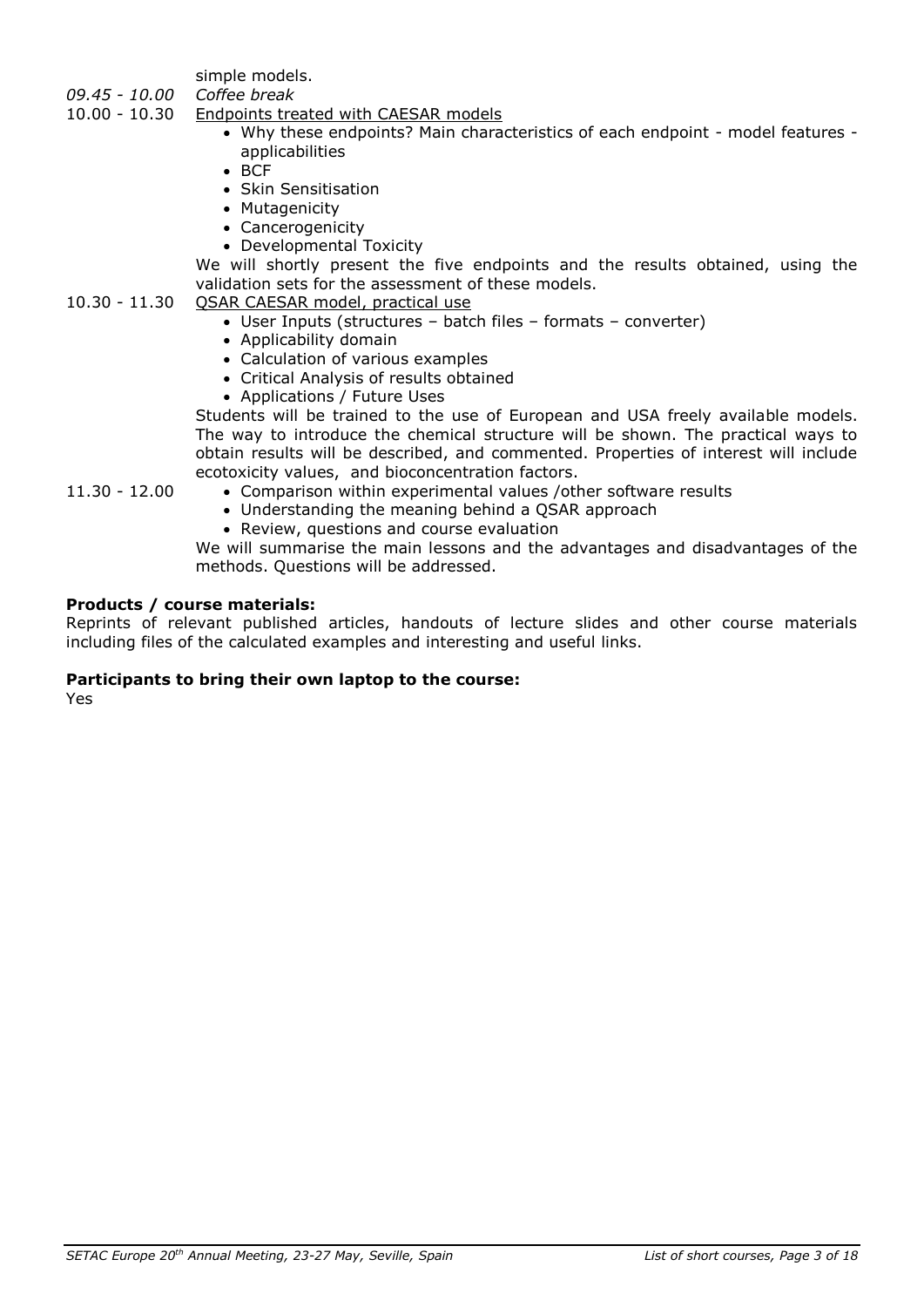<span id="page-3-0"></span>Tom Hutchinson (Cefas, UK), Tony Millais (Cefas, UK), David Sheahan (Cefas, UK)

# **Course length:**

Half day (13.00-17.00 hrs)

# **Course level:**

Introductory

# **Description:**

It is recognised internationally that risk assessment approaches for chemicals need to consider potential impacts on marine environments. Both the European Commission report on legislation in the area of chemicals (including agrochemicals, biocides, industrial chemicals and pharmaceuticals) and the OSPAR Hazardous Substances Strategy recognise the need for marine risk assessment data. Under OSPAR, particular concerns focus on substances that are considered as Persistent, Bioaccumulative and Toxic (PBTs). Global demographic factors leading to major increases of human populations along coastlines, the rapid development of marine technologies and energy production (eg offshore energy generation) and coastal flood risks due to climate change are additional longterm challenges for marine risk assessment. Coastal aquaculture is also increasingly important as a human food source. Against this background, this introductory short course will cover the following key elements: (1) EU, North American and other international policy drivers (eg REACH) for marine risk assessment of chemicals and pharmaceuticals; (2) marine fate assessment including contaminated sediment assessments (3) marine effects assessment case studies – including the OSPAR Offshore Chemicals Notification Scheme (OCNS) for the oil and gas sector plus a pharmaceutical case study; and (4) current global challenges in marine risk assessment across Europe, North America and south-east Asia.

# **Objectives:**

- (1) To provide participants with an introduction to marine pollution issues and the need for marine risk assessments to also consider climate change and demographic impacts on coastal zones;
- (2) To give a state-of-the-art review of current marine risk assessment policy drivers pertinent to agrochemicals, biocides, industrial chemicals and pharmaceuticals;
- (3) To describe key case studies on the persistence and fate aspect of marine risk assessment as applied to industrial chemicals (eg OSPAR Offshore Chemicals Notification Scheme for the oil and gas sector);
- (4) To share experience of marine effects assessment approaches for chemicals and pharmaceuticals, including intelligent testing strategies and optimal marine species selection.

# **Course outline:**

13.00 - 13.15 Welcome

- 13.15 14.00 Introduction to marine contamination problems and the cumulative challenges of climate change and demographic pressures on coastal ecosystems. A brief introduction to fundamental concepts in risk assessment will be provided, followed by an overview of the key EU and other regional policy drivers pertinent to marine risk assessment *(Lead instructor - Tom Hutchinson)*;
- 14.00 15.00 Marine Fate & Persistence Assessment. This part of the short course will provide an overview of the abiotic processes (eg hydrolysis, phototransformation, etc) and biotic processes (including ready and ultimate biodegradation) pertinent to evaluating the fate of chemicals and pharmaceuticals in marine systems. Modelling tools for predicting exposure concentrations (deriving the PEC<sub>marine</sub>) will be presented (eg CHARM and DREAM models as used for Offshore Chemical Notification Schemes in Europe *(Lead instructor - Tony Millais)*;
- *15.00 - 15.15 Coffee break*
- 15.15 16.15 Bioconcentration & effects assessments for marine ecosystems. Pragmatic regulatory approaches to measuring and predicting bioconcentration values will be discussed. The principles of deterministic and probabilistic hazard assessments will be presented (deriving PNEC<sub>marine</sub> and HC5<sub>marine</sub>). The pros and cons of using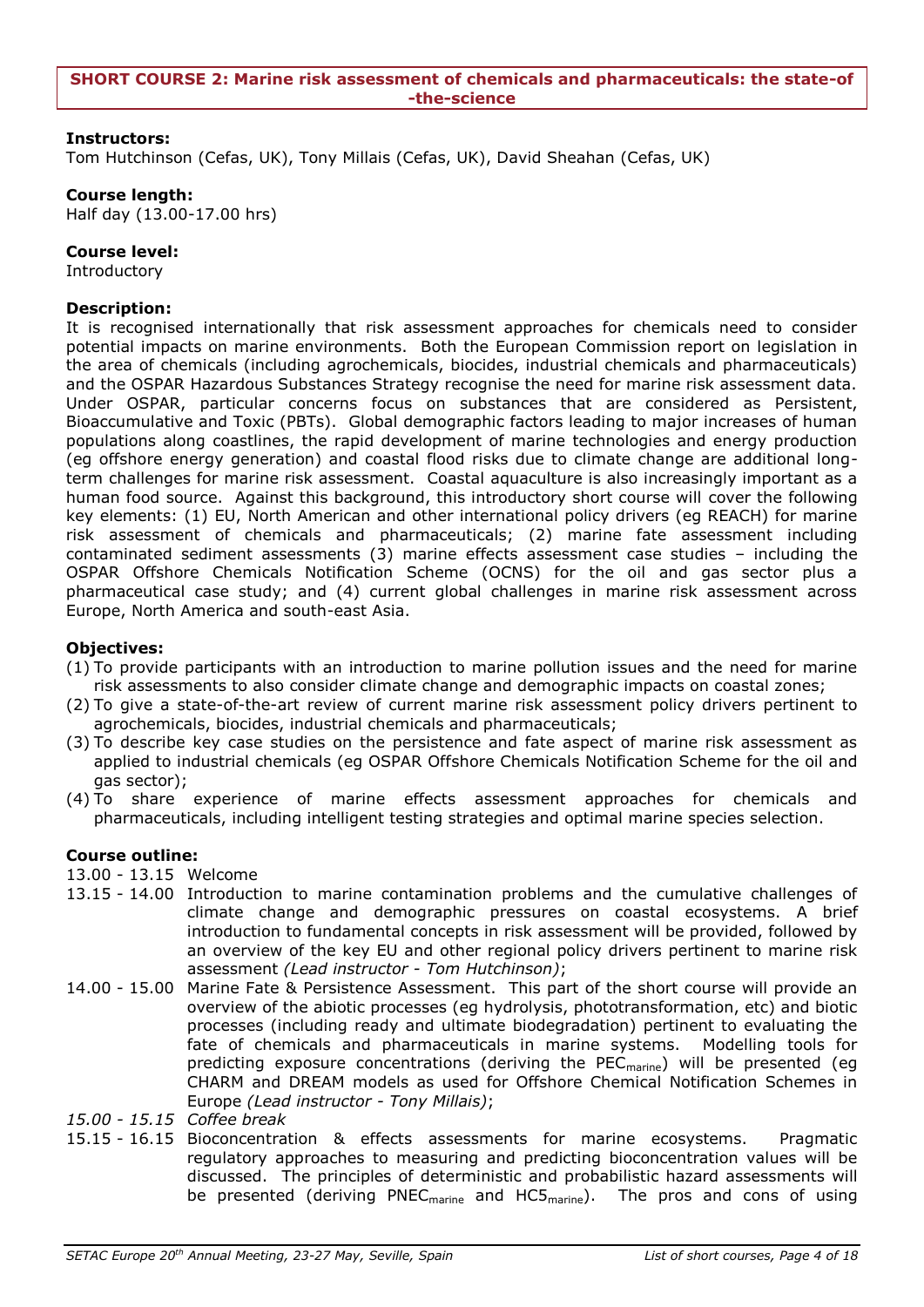freshwater base set data in these assessments will be discussed alongside the growing toolbox of marine ecotoxicology test methods (eg ASTM, ICES, ISO, OECD and US EPA Standard Evaluation Procedures) and how they can be used in a targeted and efficient manner. Brief consideration will be given to assessing effluents and other complex mixtures, together with marine sediment test methods. An marine case study of an azole fungicide will be presented *(Lead instructor - Dave Sheahan)*.

- 16.15 16.45 Open discussion (Attendees are encouraged to send questions in advance that can then be included in this discussion session)
- 16.45 17.00 Concluding remarks *(All Instructors)*

# **Products / course materials:**

- Course handbook including printouts of all PowerPoint presentations;
- Electronic copies of all course material (to be emailed directly to participants);
- List of key Internet resources to support marine risk assessments of chemicals (in course handbook).

# **Participants to bring their own laptop to the course:**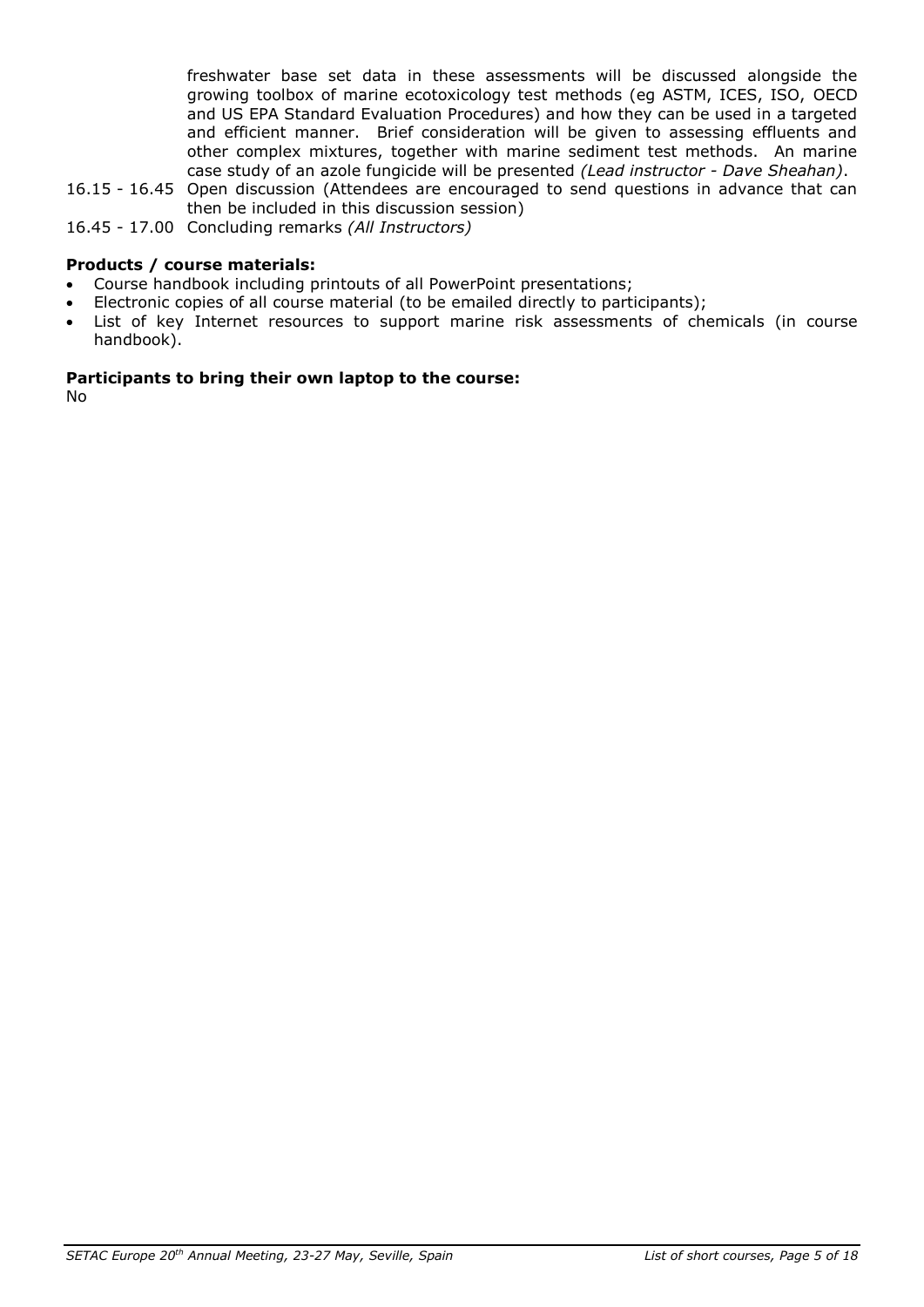<span id="page-5-0"></span>Matthias Liess (UFZ, Germany), Mira Katwinkel (UFZ, Germany), Mikhail Beketov (UFZ, Germany),

# **Course length:**

Half day (13.00-17.00 hrs)

# **Course level:**

Introductory

# **Description:**

Linking community data and exposure is one of the challenging tasks of environmental risk assessment. For example when using monitoring data for post-registration studies or the interpretation of mesocosm results. The major challenges for this exercise include dealing with (i) confounding factors, (ii) differences in community composition of sample sites and mesocosm replicates and (iii) rare species.

The aim of the course is twofold:

1) To inform on the relevant processes that are to be considered when linking community data and exposure.

2) To apply the knowledge obtained using a simple spreadsheet calculator, exercising with real data.

Participants will take home a profound knowledge on pitfalls and possibilities in the area of linking community data and exposure. They will also be enabled to independently calculate concentrationresponse relationships of complex community data.

The instructors have 20 years of experience in linking community data and exposure. They have organised the EU SETAC workshop EPiF on effects of pesticides in the field [\(http://www.systemecology.eu/EPiF/Download.html\)](http://www.systemecology.eu/EPiF/Download.html), and designed the SPEAR indicator system used to identify and predict effects of pesticides in streams [\(http://www.systemecology.eu/SPEAR/Start.html\)](http://www.systemecology.eu/SPEAR/Start.html).

# **Objectives:**

Participants will take home a profound knowledge on pitfalls and possibilities in the area of linking community data and exposure. They will also be enabled to independently calculate concentrationresponse relationships of complex community data.

# **Course outline:**

- (1) Participants will be presented a detailed overview on the major challenges when attempting to link community data and exposure. The relevant literature on that topic will be considered.
- (2) Based on the challenges presented approaches will be explained on how to overcome the challenges.
- (3) With a "hands on" experience participants will be enabled to use a calculator applying the knowledge gained on real data, provided by the instructor. The use of own data is possible as well (contact instructor beforehand to put data in a ready to use format).
- 13.00 13.45 Introduction, overview, discussion
- 13.45 14.45 First half of material
- *14.45 - 15.00 Coffee Break*
- 15.00 16.30 Second half of material
- 16.30 17.00 Review, questions and course evaluation

# **Products / course materials:**

Detailed list of major challenges when attempting to link community data and exposure;

- Detailed list of approaches to link community data and exposure;
- Literature review;
- Calculator to perform assessments of own data.

#### **Participants to bring their own laptop to the course:** Yes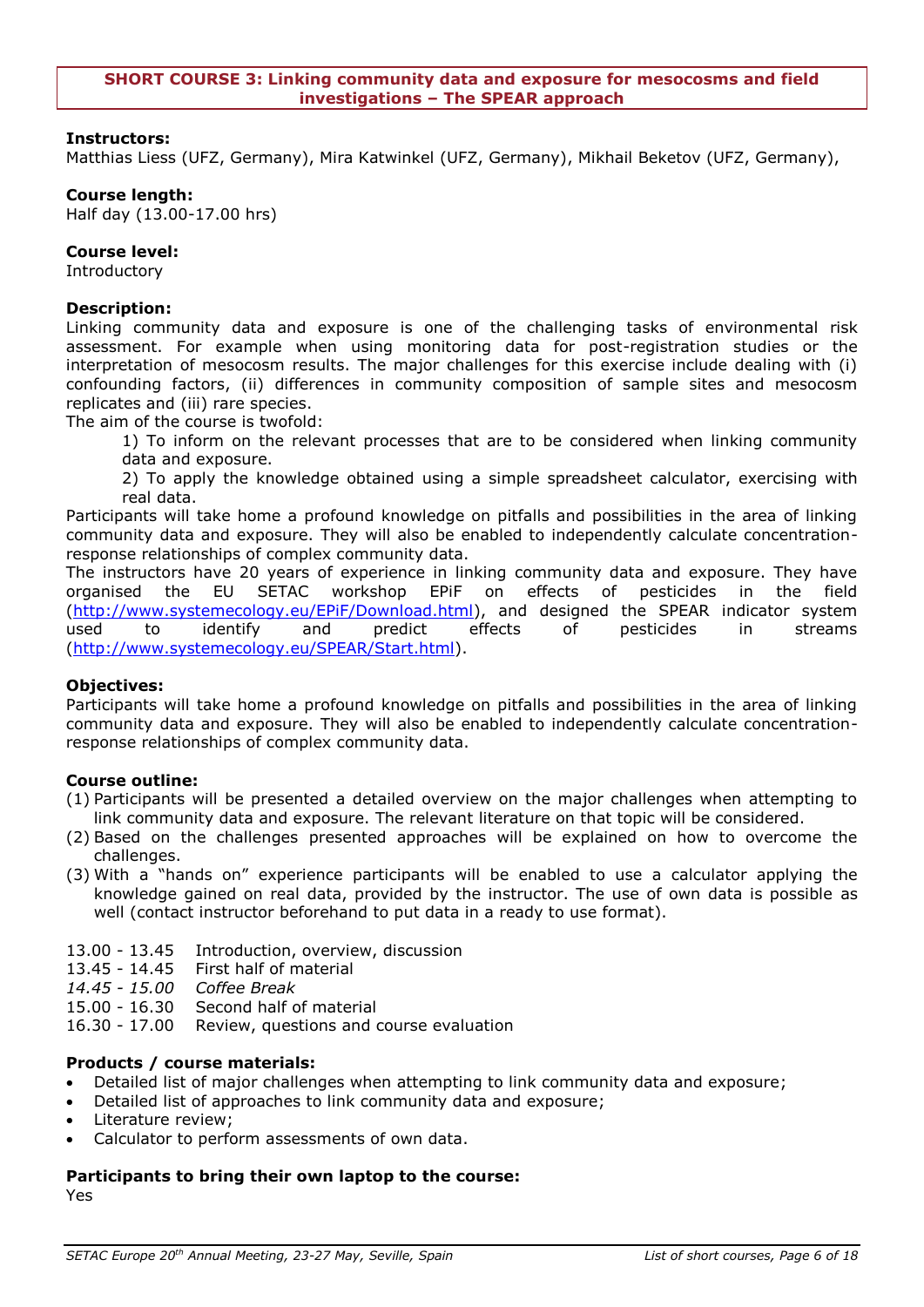<span id="page-6-0"></span>Hans Rufli (ecotoxsolutions, Switzerland)

#### **Course length:**

Full day (8.00-17.00 hrs)

# **Course level:**

Intermediate

# **Target audience:**

Candidates interested in the scientific background of advanced aquatic ecotoxicological testing procedures. Basic background knowledge on aquatic ecology and ecotoxicological testing is considered necessary.

# **Description:**

The course provides guidance on how to perform algae-, daphnia- and fish-tests taking into account the recent changes in EU regulations, US-EPA test- and OECD technical Guidelines, and how to produce scientifically valid studies accepted by the authorities in the EU, US and Japan. Each test method is exemplified with reactions of the authorities to studies submitted showing why authorities declared that a particular study did not satisfy the guideline requirements.

The course further provides information on the philosophy of testing and its background beyond what is stated in the guidelines, on effect-concentration and time-concentration relationships, on extrapolations from results of acute to chronic tests and from laboratory test results to the environment.

Last but not least, guidance will be given on how to best interpret and report studies. A case study based on an acute fish test with a 'difficult to test substance' will illustrate reporting needs and deficiencies. Examples will be discussed on how to best report results of aquatic ecotoxicology studies.

# **Objectives:**

The course provides guidance on testing methods and strategies in aquatic ecotoxicology. It provides the knowledge and skills to optimise the testing in order to avoid the production of invalid data and the repetition of studies.

# **Course outline:**

08.00 - 08.30 General Introduction: Introduction of participants, illustration of objectives, distribution of handouts.

- 08.30 09.15 Successful Testing of Fish including Case Studies with Reactions of the Authorities: Guidance on how to perform the tests, optimal conditions for test organisms, how to produce scientifically valid studies accepted by the authorities in the EU, US and Japan.
- 09.15 09.45 Successful Testing of Daphnia and Algae: Guidance on how to perform the tests, optimal conditions for test organisms, how to produce scientifically valid studies accepted by the authorities in the EU, US and Japan.
- *09.45 - 10.00 Coffee break*
- 10.00 10.30 Successful Testing of Daphnia and Algae continued
- 10.30 12.00 Case Studies of Daphnia and Algae Tests: Reactions of the authorities to specific studies.
- *12.00 - 13.00 Lunch*
- 13.00 14.45 Parameters affecting Toxicity: Effects of concentration, period of exposure, sensitivity of endpoints and life stages of fish on the toxicity, acute to chronic ratios. *14.45 - 15.00 Coffee break*
- 15.00 15.30 Data Reporting: Guidance on a scientifically meaningful expression of toxicity data.
- 15.30 16.15 Case Study on Reporting: List of questions to be discussed.
- 16.15 16.45 Review & questions
- 16.45 17.00 Course evaluation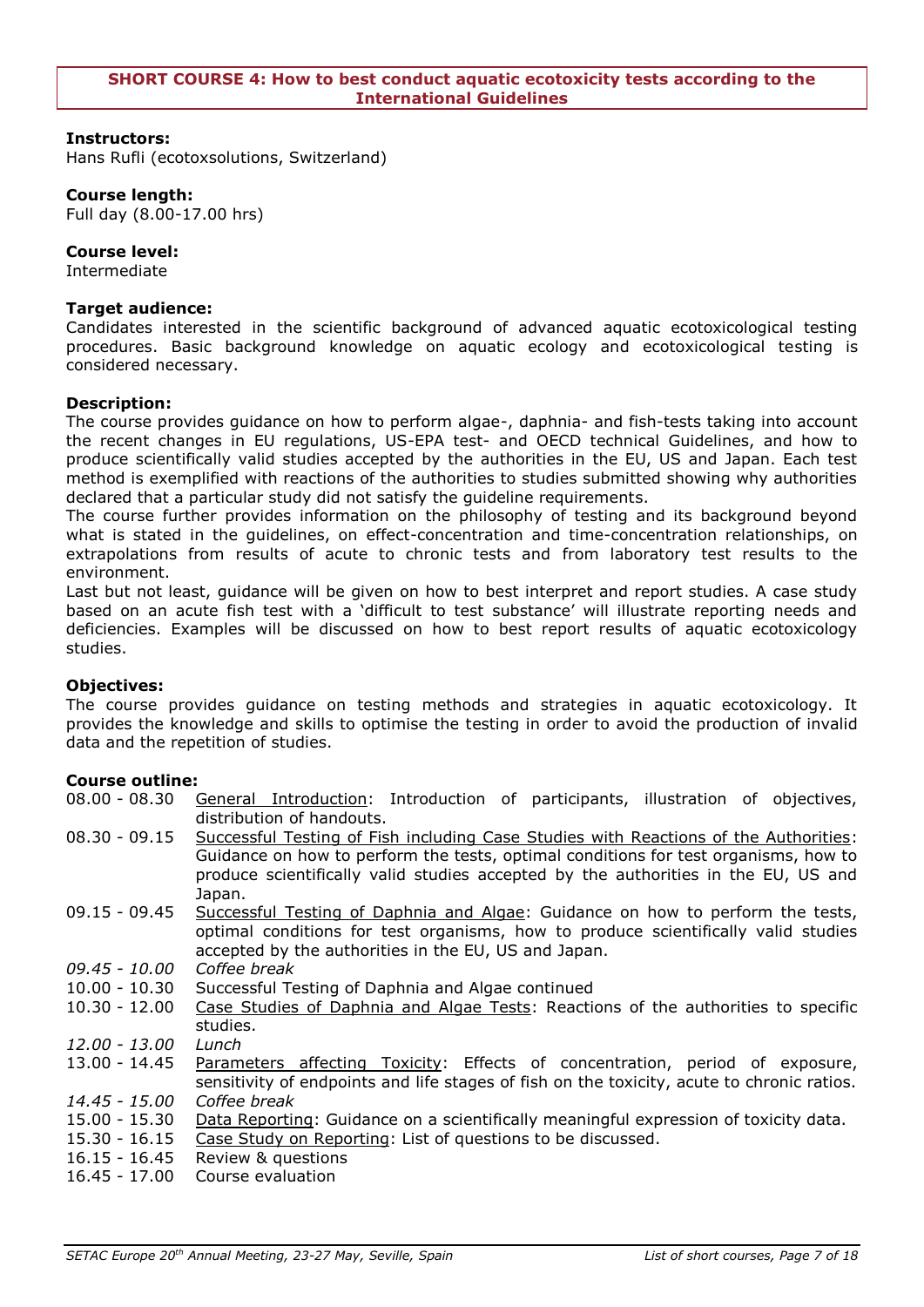# **Products / course materials:**

Files with handouts.

# **Participants to bring their own laptop to the course:**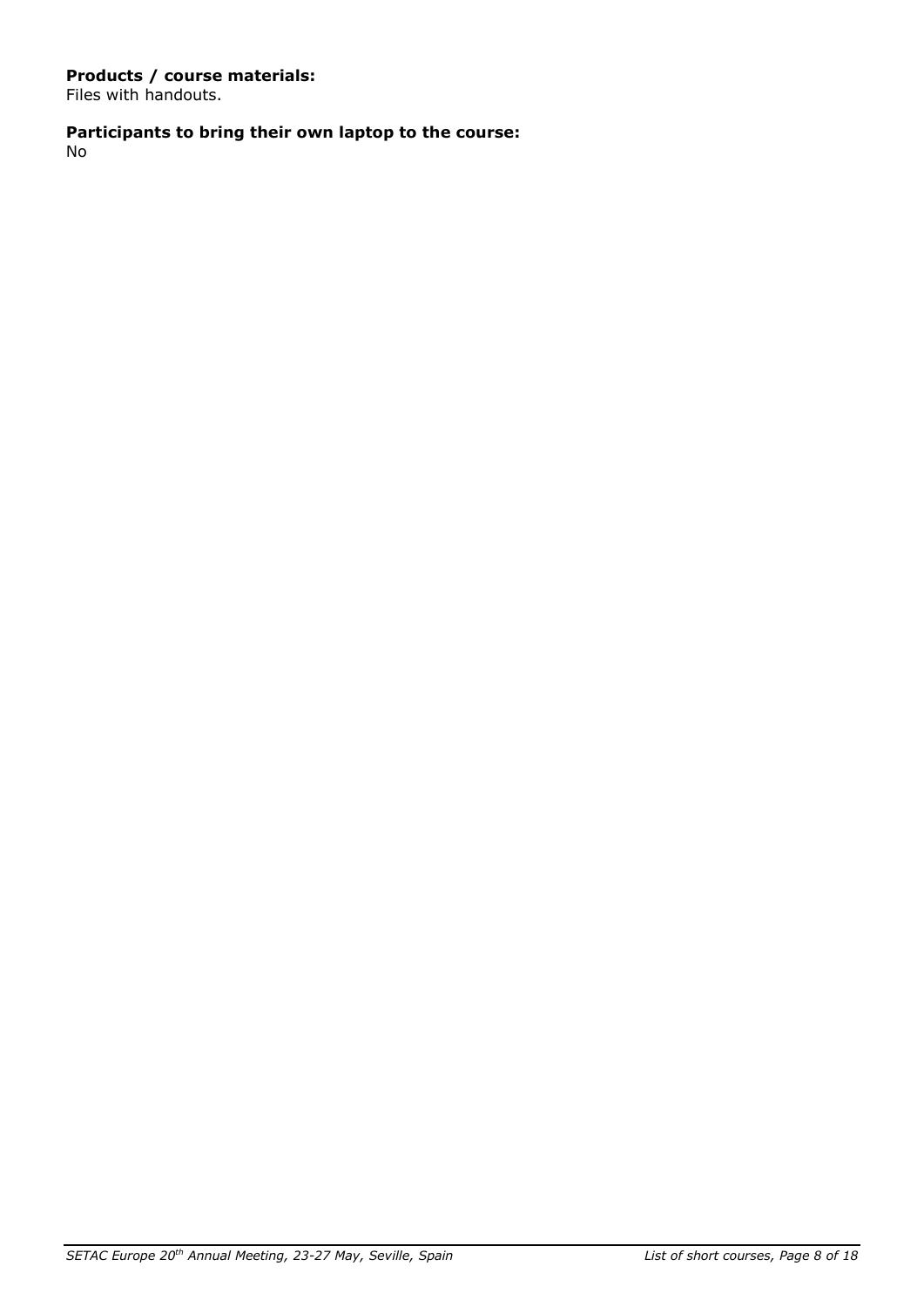#### <span id="page-8-0"></span>**SHORT COURSE 6: The discovery of mechanism based biomarkers using "omics" technologies: a bioinformatics prospective**

# **Instructors:**

Francesco Falciani (University of Birmingham, UK), Tim Williams (University of Birmingham, UK), Ed Perkins (US Army Corps Engineers ERDC, USA), Philipp Antczak (University of Birmingham, UK)

# **Course length:**

Full day (8.00-17.00 hrs)

# **Course level:**

Introductory

# **Target audience:**

Researchers interested in using multi-level large datasets (for example derived from the application of functional genomics technologies)

# **Description:**

The development of Functional Genomics technologies (e.g. gene expression profiling, highthroughput sequencing, proteomics and metabolomics) have in recent times increased our capacity to characterize at the molecular level the effects of chemical exposure both in laboratory controlled experiments and in field studies. This unprecedented amount of information however also represents a challenge in terms of data management, analysis and interpretation. In particular, key to the successful integration between investigative approaches and the development of robust markers of interest to regulatory authorities is the integration between field measurements of contamination and environmental impact with organism multi-level molecular measurements. This clearly can only be achieved by extensive use of computational methods.

This course is designed to offer researchers in ecotoxicology a basic but rigorous introduction to the bioinformatics workflow that addresses this important need. In this one day course, the instructors will provide an intuitive level introduction to the methodologies and a series of hands on guided tutorials to solve real world scenarios. The instructors have designed this as an introductory course; therefore no previous training in Bioinformatics will be required. Because of the importance and potential broad impact of these approaches in eco-toxicology it is anticipated that this course will interest both researchers and regulators.

# **Objectives:**

The overall objective of the course is to provide participants with an introduction to the analysis techniques used for integration and analysis of these data. More specifically, it is expected that at the end of the course the participants will be able to:

- (1) Design experiments and studies that make extensive use of "Omics" techniques. This will involve the use of simple statistics to establish the correct sample size for a study.
- (2) Use state-of-the-art but easy-to-use software tools to identify genes/proteins/metabolites differentially expressed in different sample groups.
- (3) Use statistical modelling to identify molecular signatures predictive of adverse outcome.
- (4) Use pathway inference tools to infer the structure of underlying molecular networks associated to adverse outcome.
- (5) Use software tools that facilitate biological interpretation of the results.

# **Course outline:**

The focus of the course is in providing an overview of the techniques that can be useful for the identification of predictive markers particularly in relation to questions of ecotoxicological relevance. This will include the integration of molecular and physiological information in the analysis of laboratory exposures and samples collected from relevant environmental sites. In order to make this possible, the instructors will provide multi-level measurement datasets from an academic (School of Biosciences, University of Birmingham, UK) and a government laboratory (USA Army Corps of Engineers, USA). These datasets will represent both laboratory and field studies.

In addition, the purpose is to enable the course participants to seamlessly transfer the skills and resources (e.g. software) acquired in the course of the tutorials to their own research environments. The instructors intend to achieve this by providing a user-friendly open source software analysis platform based on the BioLinux [\(http://nebc.nox.ac.uk/tools/bio-linux/bio-linux-5.0\)](http://nebc.nox.ac.uk/tools/bio-linux/bio-linux-5.0) operative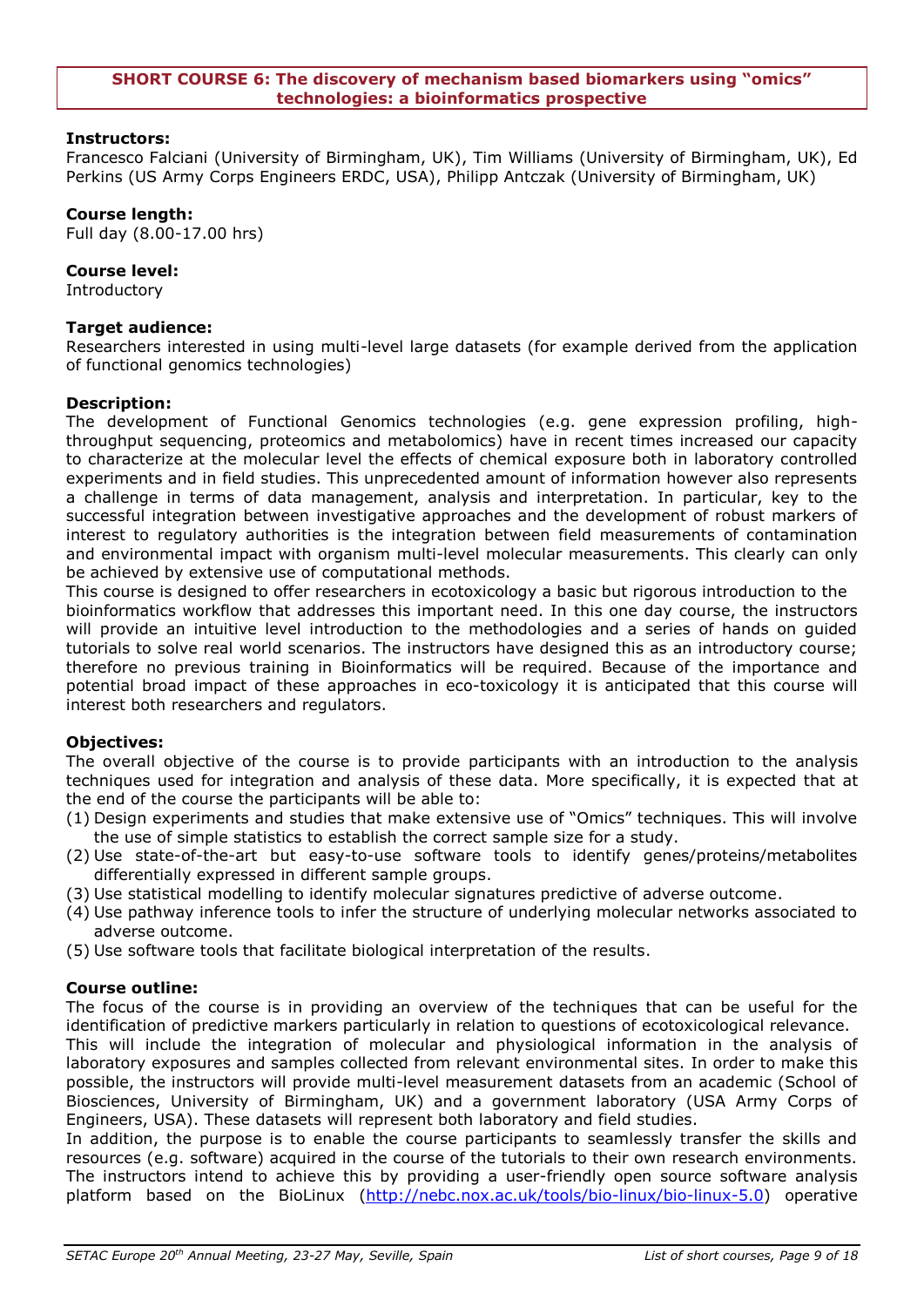system. This independent software platform will be accessed by the course participants by booting their own laptops from a USB memory stick that will be provided during the course.

The course will include short theoretical introductory sessions where the basic statistical methodologies will be explained at an intuitive level, followed by hands-on assisted step by step tutorials. The customized version of BioLinux that will be provided to support the course will include the following software applications: 1) TMEV (Exploratory analysis), 2) GALGO (Biomarker discovery), 3) ARACNE (Network inference), 4) Cytoscape (Network, pathway visualization and biological interpretation).

08.00 - 08.15 Introduction and overview

| $08.15 - 08.45$ | <b>Experimental Design</b>                                                                             |
|-----------------|--------------------------------------------------------------------------------------------------------|
|                 | A brief theoretical overview of the issues behind designing laboratory exposure and                    |
|                 | field studies based on large-scale multi-level measurement platforms. Two case                         |
|                 | studies will be presented.                                                                             |
| $08.45 - 09.45$ | <b>Exploratory analysis and identification of interesting variables</b>                                |
|                 | A hands-on overview of the basic exploratory analysis techniques (Cluster analysis                     |
|                 | and Principal Component Analysis) which allow the visual representation of the                         |
|                 | relative similarity of biological samples on the basis of their combined molecular and                 |
|                 | physiological state. In addition, the basic techniques for identifying interesting                     |
|                 | variables (e.g. differentially expressed genes, proteins and metabolites) will be                      |
|                 | shown.                                                                                                 |
| $09.45 - 10.00$ | Coffee break                                                                                           |
| $10.00 - 11.30$ | Software assisted biological interpretation of gene lists and pathway mapping                          |
|                 | techniques                                                                                             |
|                 | A demonstration of the bioinformatics methods employed to facilitate biological                        |
|                 | interpretation of the lists of differentially expressed genes obtained in the previous                 |
|                 | tutorial.                                                                                              |
| $11.30 - 12.00$ | Discussion and general questions                                                                       |
| $12.00 - 13.00$ |                                                                                                        |
|                 | Lunch                                                                                                  |
| $13.00 - 13.30$ | Development of molecular biomarkers predictive of adverse outcome                                      |
|                 | A brief theoretical overview on statistical modelling with a view to introduce the                     |
|                 | concept of predictive biomarker.                                                                       |
| $13.30 - 14.30$ | Identifying transcriptional signatures predictive of environmental exposure: A case                    |
|                 | study                                                                                                  |
|                 | A hands-on tutorial on the identification of biomarkers predictive of adverse                          |
|                 | outcome.                                                                                               |
| 14.30 - 14.45   | Coffee break                                                                                           |
| $14.45 - 15.15$ | Inferring biological networks from experimental data                                                   |
|                 | A brief theoretical overview on network inference.                                                     |
| $15.15 - 16.15$ | A case study on network inference                                                                      |
|                 | This tutorial will introduce a simple network inference technique and its application                  |
| $16.15 - 16.45$ | to reconstruct a biological network representing an important toxicity mechanism.<br>Student questions |
| $16.45 - 17.00$ | Course evaluation                                                                                      |

# **Products / course materials:**

- The course will be delivered on USM memory devices implementing BioLinux software platform. This solution will enable the course participants to plug the device in their laptop and work through the entire course. Later they will have the option to install all software and datasets on their computers permanently.
- In addition, the course participants will receive printed documentation of the course material, covering the theoretical overview of the methodology and the step-by-step tutorials.

# **Participants to bring their own laptop to the course:**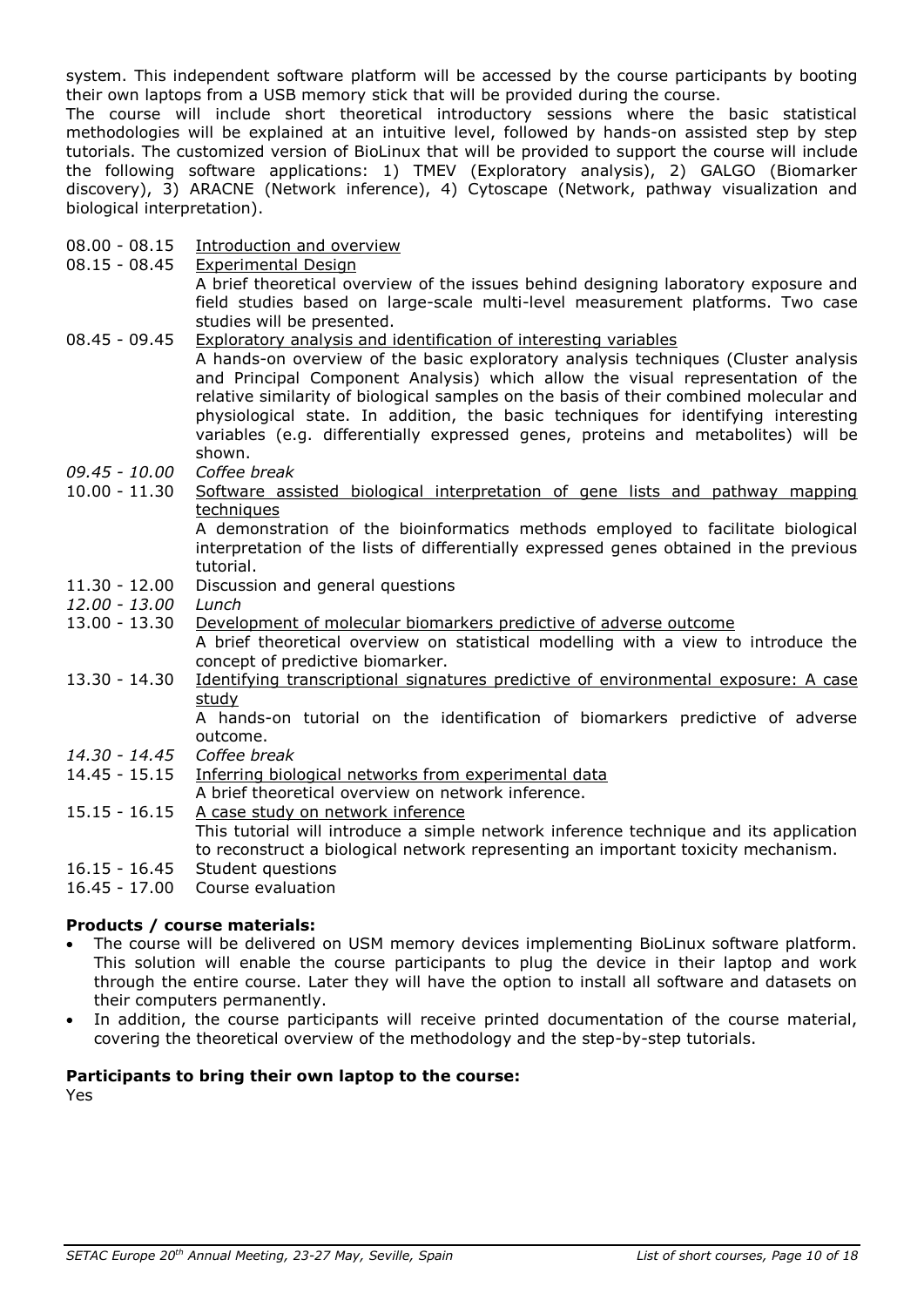<span id="page-10-0"></span>Christian Ritz (University of Copenhagen, Denmark), Jens C. Streibig (University of Copenhagen, Denmark)

# **Course length:**

Full day (8.30-17.30 hrs)

# **Course level:**

Advanced

# **Target audience:**

PhD students, researchers and scientists in toxicology and environmental sciences. An elementary understanding of statistical concepts (including ANOVA and regression) is a prerequisite.

# **Description:**

The open source statistical environment R [\(http://www.r-project.org\)](http://www.r-project.org/) has become the lingua franca of data analysis among statisticians and is also in widespread use in many applied sciences. Many advanced or recent statistical and graphical/visualisation techniques are only available in R. Therefore, it is an extremely powerful all-in-one alternative software to specialised commercial data analysis software currently used by many ecotoxicologists. Moreover, it encourages collaborative and reproducible research.

The focus will be on giving the participants practical experience with the software. The course material will be a blend of introductory lectures on R (before lunch) and case-studies based on real toxicological data, from recent publications in ET&C and elsewhere (after lunch).

ANOVA methods, linear, non-linear regression (including dose-response analysis), and logistic and Poisson regression models will be introduced. There will also be case-studies on more advanced topics such as automation/simulation, hormesis models, mixture modelling, random effects models, analysis of data with non-detects, and time-to-event methods. Expert teachers will provide guidance and assistance throughout the course.

The course is intended for PhD students, researchers, and scientists in toxicology and environmental sciences. An elementary understanding of statistical concepts (including ANOVA and regression) is a prerequisite. Participants are encouraged to bring their own data.

# **Objectives:**

(1) Review state-of-the-art statistical methods for analysis of toxicological data

- (2) Demonstrate the power of open source statistical software
- (3) Provide hands-on experience for standard data analysis (cookbook)
- (4) Enable participants to use the software on their own problems (take-home software)

# **Course outline:**

- 08.30 08.45 Introduction/Welcome
- 08.45 09.45 Lecture: Installation and introduction to **R** in the context of ecotoxicology
- *09.45 - 10.00 Coffee break*
- 10.00 12.00 Lecture: More on **R**"s capabilities: descriptive statistics, ANOVA and regression, graphics
- *12.00 - 13.00 Lunch*
- 13.00 15.00 Case studies- part I (interactive session)
- *15.00 - 15.15 Coffee break*
- 15.15 17.20 Case studies part II ( or analysis of participants" own data)
- 17.20 17.30 Course evaluation & Conclusion

# **Products / course materials:**

Hand-outs of the lecture notes and course manual (around 100-page booklet) prepared by the instructors. Installation of the open source software R on participants' own laptops.

# **Participants to bring their own laptop to the course:**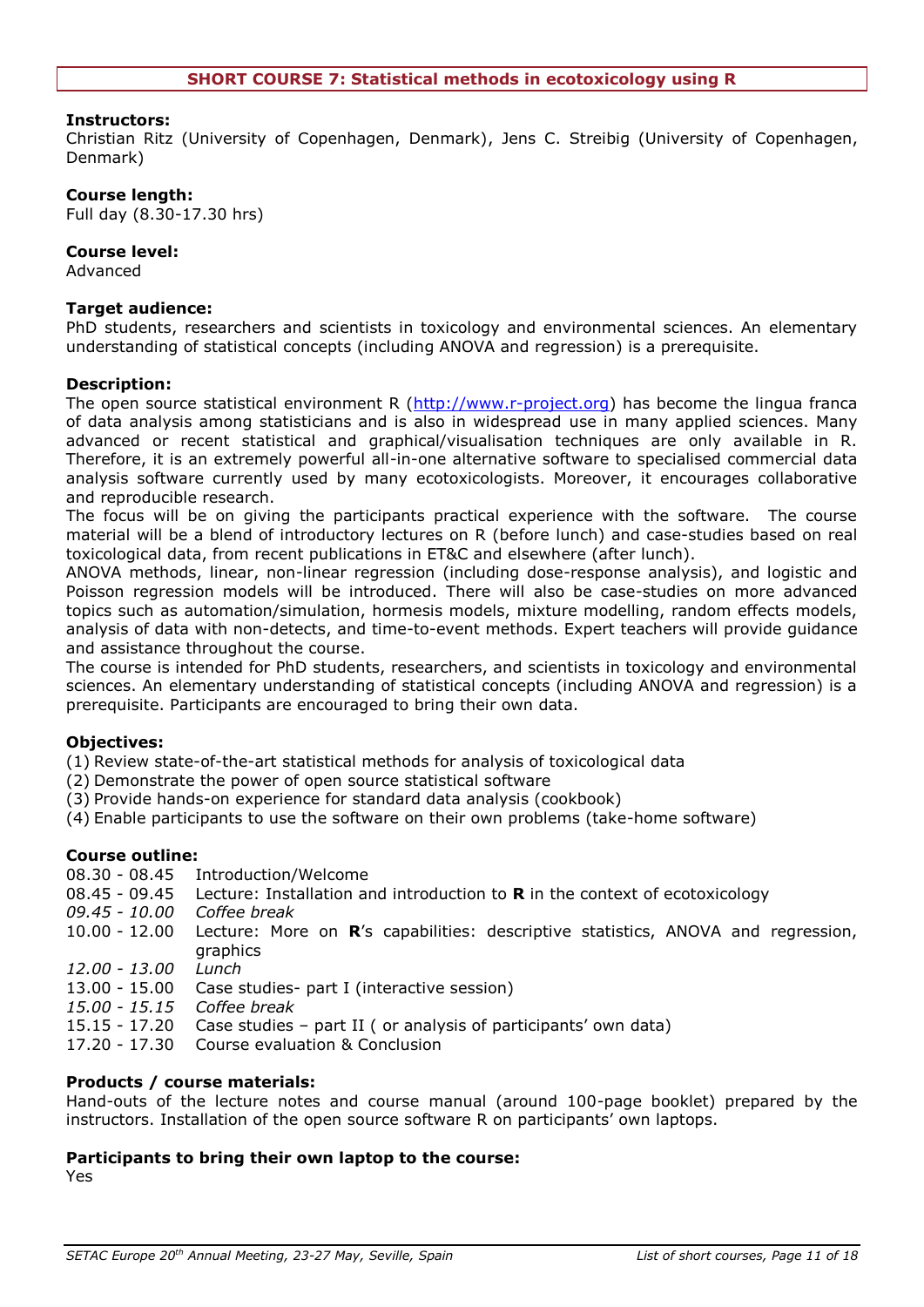#### <span id="page-11-0"></span>**SHORT COURSE 8: Current registration requirements for ecological risk assessment of crop protection products in the EU**

# **Instructors:**

Peter Dohmen (BASF SE, Germany), Anne Alix (AFSSA, France), Bernhard Gottesbueren (BASF, Germany), Christine Füll (EFSA), Mark Clook (CRD, UK), Martin Streloke (BVL, Germany), Robert Luttik (RIVM, The Netherlands), Theo Brock (Alterra, The Netherlands)

# **Course length:**

Full day (9.00-16.10 hrs)

# **Course level:**

Introductory - Intermediate - Advanced

# **Target audience:**

All those involved or interested in pesticide regulatory and safety issues. Delegates from consultancies, industry and regulatory authorities, who need an introduction and most current update in the area of pesticide regulation are welcome as are scientists, students

# **Description:**

This short course will give participants an update on the current European (EU) registration requirements in the field of ecotoxicological risk assessment. It will outline the standard studies necessary for registration as well as how risk assessments are conducted within the various fields of ecotoxicology. The day will be based around the New Regulation (1107/2009) and respective guidance documents. Accordingly, all the different areas - bird and mammals, aquatic, bees, nontarget arthropods, soil, non-target plants - will be covered. Standard requirements and also higher tier testing will be addressed.

The short course will be presented by a number of experts in the area of pesticide regulation and risk assessment.

# **Course outline:**

- 09.00 09.15 Introduction (Peter Dohmen)
- 09.15 10.00 Introduction to exposure assessment (Bernhard Gottesbueren)
- 10.00 10.45 Aquatic study requirements and risk assessment (Theo Brock)
- *10.45 - 11.00 Coffee break*
- 11.00 11.45 Bird and mammal risk assessment (Robert Luttik)
- 11.45 12.30 Risk assessment to bees and other terrestrial Non-target Arthropods (Anne Alix)
- *12.30 - 14.00 Lunch*
- 14.00 14.45 Soil testing and risk assessment (Mark Clook)
- 14.45 15.15 EFSA"s role in risk assessment (Christine Füll)
- *15.15 - 15.30 Coffee break*
- 15.30 16.10 Risk management (Martin Streloke)

# **Participants to bring their own laptop to the course:**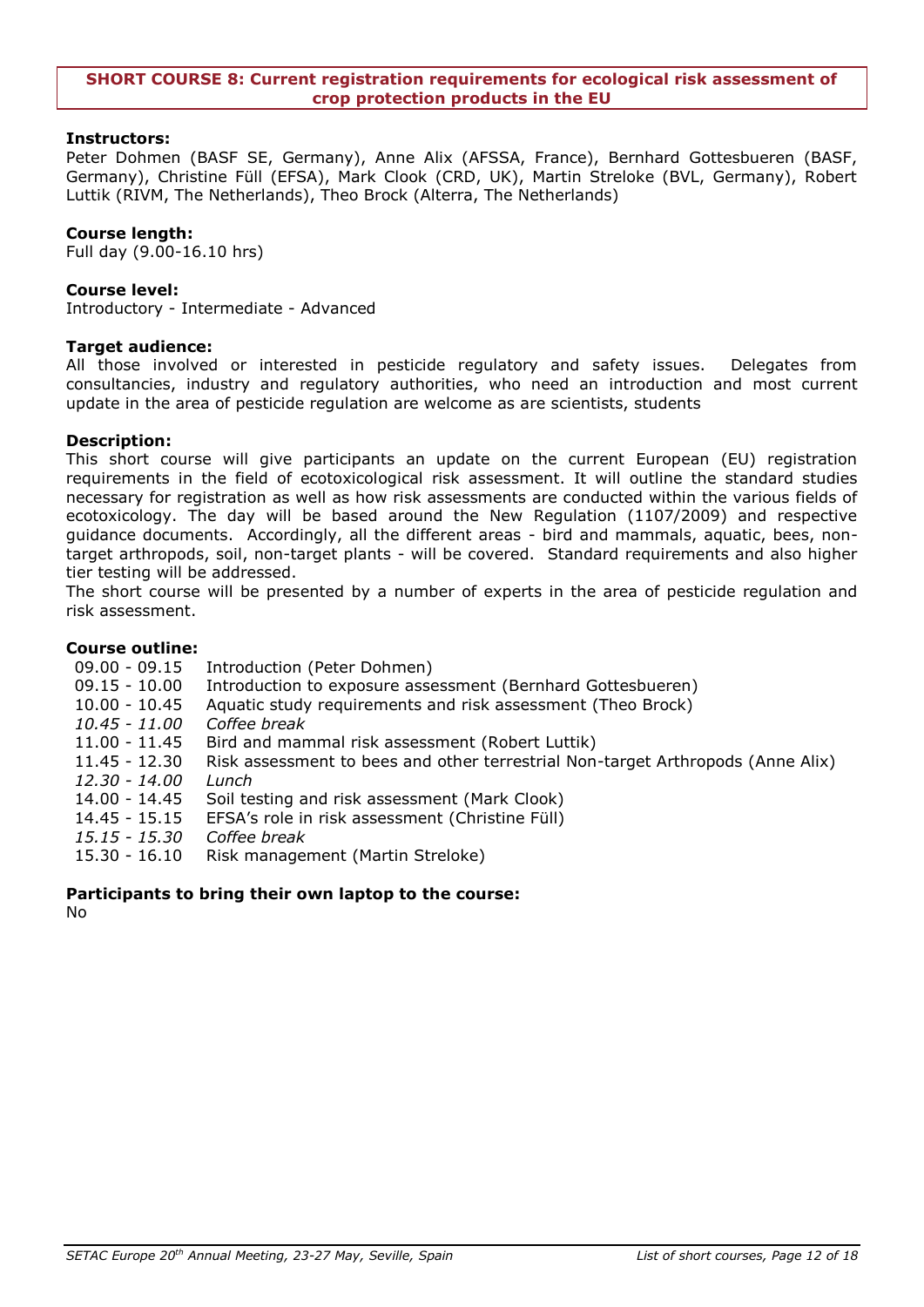#### <span id="page-12-0"></span>**SHORT COURSE 9: MODELKEY DSS: a Weight of Evidence approach for the ecological status evaluation according to WFD requirements**

# **Instructors:**

Elena Semenzin (Consortium Venice Research (CVR), Italy), Antonio Marcomini (University Ca" Foscari of Venice, and Consortium Venice Research (CVR), Italy), Stefania Gottardo (University Ca" Foscari of Venice, Italy)

#### **Course length:**

Full day

#### **Course level:**

Intermediate

#### **Description:**

Site-specific ecological risk assessment (ERA) is explicitly required by the Water Framework Directive (WFD) to assess the quality of water bodies across Europe. Specific approaches and decision support tools are required for qualifying the assessment and decisional processes, involving experts, stakeholders and authorities. Within the European project MODELKEY, the Consortium Venice Research (CVR) in collaboration with the Netherlands Institute for Public Health and the Environment (RIVM) has adopted a Weight of Evidence (WOE) approach for ecological status classification and evaluation. Specifically, a framework, Multi-Criteria Decision Analysis (MCDA) tools and a Decision Support System (DSS) were developed to collect, normalize and aggregate indicators belonging to different Lines of Evidences (LOE; biology, chemistry, ecology, ecotoxicology and hydromorphology). This course allows the participants to present and discuss their own indicators, to receive a short introduction on multi criteria decision making, to get instructed about the principles of Weight of Evidence approaches for ERA, and to be trained for the application of the MODELKEY DSS to a selected case study. Upon attendance to the course, the participants are expected to be able to critically apply different tools in ERA and to evaluate the results according to WFD requirements (e.g. set up of investigative monitoring).

# **Objectives:**

Increasing familiarization with theory and application of tools for supporting the implementation of site-specific ERA according to Water Framework Directive requirements: the Weight of Evidence approach, MCDA analysis and the MODELKEY DSS.

# **Course outline:**

| $08.30 - 08.45$ | Introduction of lectures and attendees                                            |
|-----------------|-----------------------------------------------------------------------------------|
| $08.45 - 09.15$ | Theory of Ecological Risk Assessment and Weight of Evidence approach (Elena       |
|                 | Semenzin): Introduction to ERA and WoE concepts.                                  |
| $09.15 - 09.45$ | Concepts on Multi Criteria Decision Analysis and Fuzzy Logic (Antonio Marcomini): |
|                 | Introduction to MCDA principles and methods + MCDA methods applied within the     |
|                 | MODELKEY DSS including Fuzzy Logic.                                               |
| 09.45 - 10.00   | Coffee break                                                                      |
| $10.00 - 10.30$ | Short overview of the decision support system named MODELKEY DSS (Elena           |
|                 | Semenzin): Brief introduction to the MODELKEY project and its main outcome: the   |
|                 | MODELKEY DSS. Description of software objectives and functionalities.             |
| $10.30 - 11.30$ | The Integrated Risk Assessment (IRA) methodology for ecological status            |
|                 | evaluation developed within MODELKEY (Stefania Gottardo): Detailed explanation    |
|                 | of the Integrated Risk Assessment (IRA) methodology developed within the          |
|                 | MODELKEY project for the assessment of water quality according to WFD             |
|                 | requirements. Specifically details on the application of the WoE approach to      |
|                 | indicators organisation and the implementation of a Fuzzy Inference System for    |
|                 | indicators aggregation is given.                                                  |
| $11.30 - 12.00$ | Review, student questions                                                         |
| 12.00 - 13.00   | Lunch                                                                             |
| 13.00 - 14.00   | Presentation of indicators by each attendee (5-10 min each) [partly homework]     |

and their inclusion in the IRA methodology (interactive) (Elena Semenzin): Participants should briefly present their own indicators (i.e. biological, chemical, ecotoxicological, physico-chemical, hydromorphological indicators developed or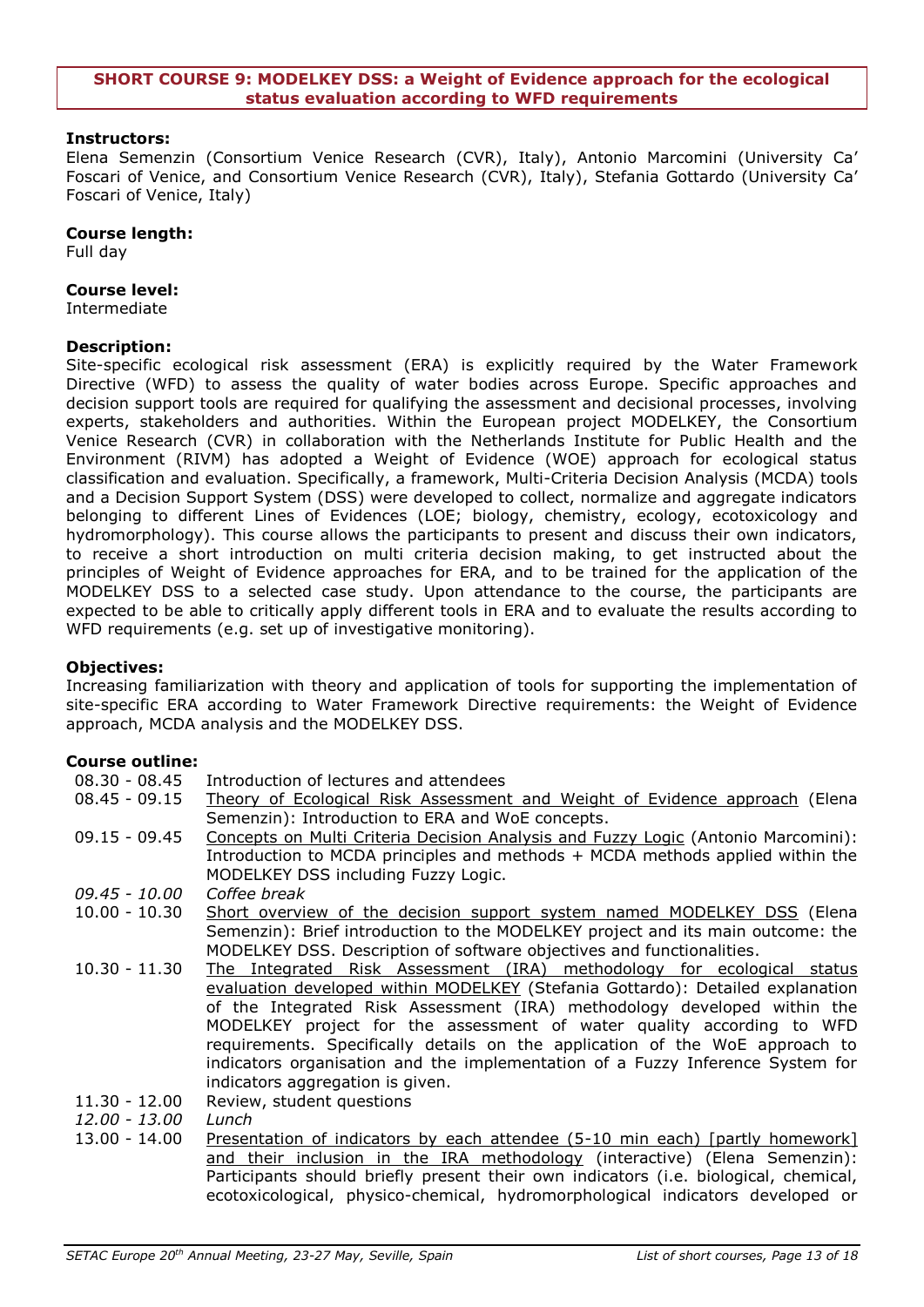used by the participants) and will be guided in assigning them to the correct hierarchical level defined by the IRA methodology (a table will be provided in advance).

In the case that the participants will not have indicators to be presented, 10 default indicators will be suggested and presented by the instructors.

- 14.00 14.20 Case study presentation (Antonio Marcomini): Presentation of the case study selected for the MODELKEY DSS application.
- 14.20 14.45 Application of the MODELKEY DSS [exercise] (Stefania Gottardo, Elena Semenzin):
	- Intro: the Environmental module of the MODELKEY DSS (5 min)
	- Focus on STEP 2 and 3: Selection of indicators and temporal scale of application: (interactive, 20 min)
- *14.45 - 15.00 Coffee break*
- 15.00 16.00 Application of the MODELKEY DSS [exercise] (Stefania Gottardo, Elena Semenzin):
	- Software demonstration: from STEP 4 to 7 of the Environmental module (15 min)
	- Visualisation and discussion of the module"s results at both basin and sitespecific scale (exercise, 45 min)
- 16.00 16.10 Conclusions (Elena Semenzin): Web site, software availability, future developments
- 16.10 16.20 Review, student questions
- 16.20 16.30 Course evaluation

# **Products / course materials:**

- lectures handouts
- case study material
- background information (e.g. papers, MODELKEY DSS)

# **Participants to bring their own laptop to the course:**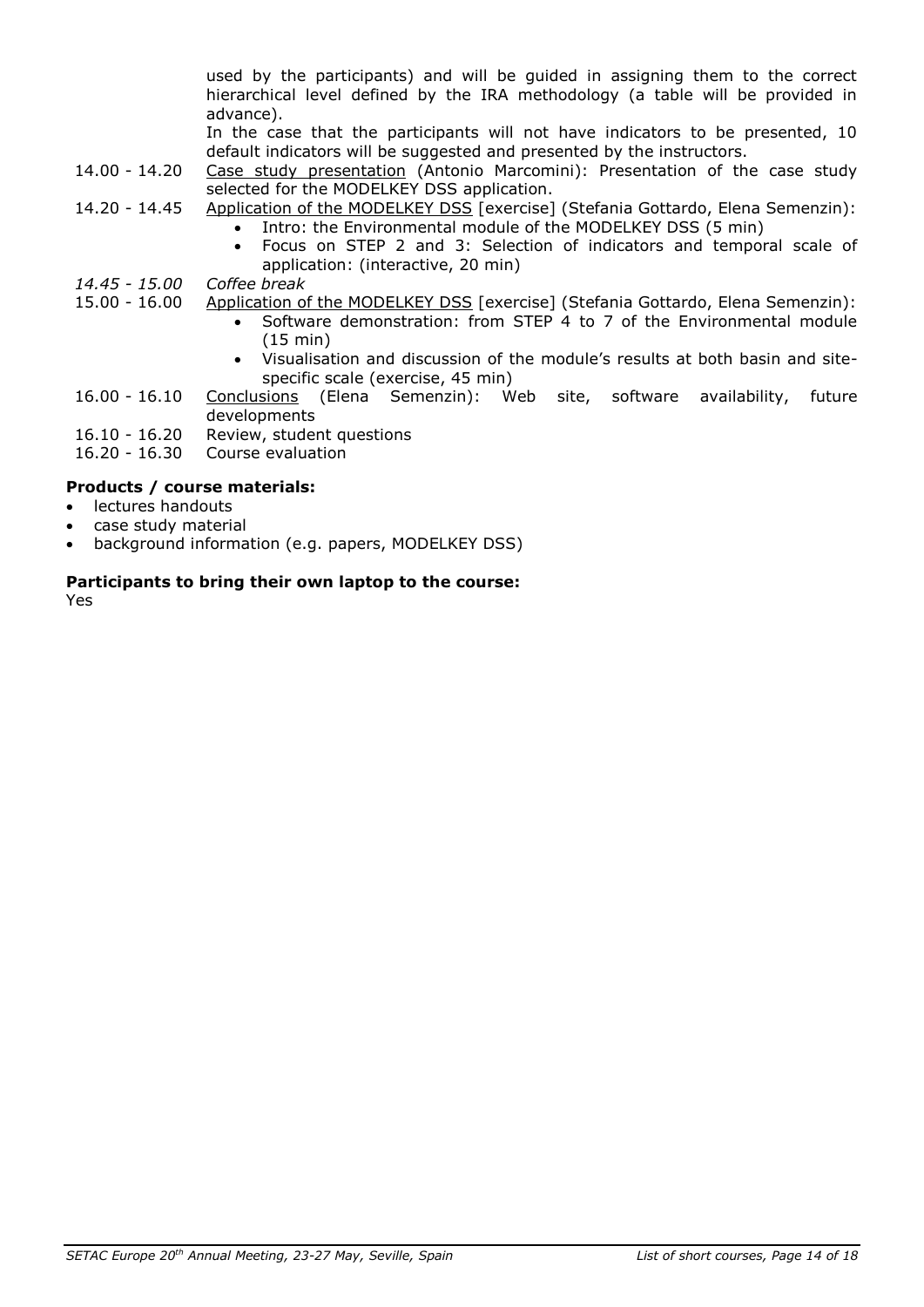#### <span id="page-14-0"></span>**SHORT COURSE 10: Modelling comparative risk of toxics on humans and ecosystems: the USEtox model**

# **Instructors:**

Manuele Margni (CIRAIG, Canada), Ralph K. Rosenbaum (CIRAIG, Canada), Tom Mc Kone (University of California, USA), Olivier Jolliet (University of Michigan, USA)

# **Course length:**

Full day (8.00-17.00 hrs)

# **Course level:**

Intermediate

# **Target audience:**

Candidates interested in the scientific background of chemical assessment of environmental emissions. Only basic background knowledge on environmental modelling, risk assessment or LCA is considered necessary.

# **Description:**

To answer the increasing need of methods assessing the risk of toxic emissions on human health and ecosystems this course provides a practical overview of multimedia chemical fate modeling, multi-pathway human exposure modeling, and estimation of comparative indicators for human health and aquatic ecotoxicological impact. Typical environmental mass balance modeling concepts are explained, like partitioning coefficients, 1st order rate coefficients, mass balances, persistence, and long-range transport. The fundamentals of multipathway models are then presented for human intake via inhalation, drinking water and food. A brief theoretical introduction is also presented to estimate risk-based and disability-adjusted-life-years (DALY)-based effect, as well ecotoxicological effect factors. Finally, straightforward examples are provided from raw data sets to characterisation factors estimates for human health and ecotoxicological impacts using the USEtox model developed by SETAC/UNEP Life Cycle Initiative designed specifically for the comparative assessment of chemical fate, human exposure, and (eco)toxicological impacts. This short course is strongly based on the outcomes of an international project, where six models where compared and harmonized to develop the USEtox model used to calculate recommended characterization of toxic impacts in Life Cycle Impact Assessment.

# **Objectives:**

The course aims to an introduction to toxicological risk and impact modelling for assessing chemical emissions in LCA and other comparative applications. Underlying assumption and recommended practices are presented.

Participants should understand the basic concepts of toxic assessment on human health and ecosystem and being able to perform their own assessment using the USEtox model and interpret the obtained results.

# **Course outline:**

08.00 - 08.15 Welcome

- 08.15 08.30 General introduction (Manuele Margni): Source to damage cause-effect chain relationship and modelling steps.
- 08.30 09.45 Chemical fate modelling (Manuele Margni): Overview of typical environmental mass balance concepts; Introduction to transport and degradation rate calculations as well matrix solutions + short exercise (conduct a mass balance and calculate concentrations/rates on a 2-compartment system).
- 09.45 10.30 Human Exposure Modelling (Tom Mc Kone): Overview of human exposure concepts, including intake fraction, direct and indirect pathways, and subsistence vs. production-based approaches to food-based exposures + short exercise (calculate intake fractions for direct and indirect intake).
- *10.30 - 10.50 Coffee break*
- 10.50 11.30 Human Exposure Modelling (continuation)
- 11.30 12.30 Human Effects Modelling (Olivier Jolliet): Overview of concepts and estimation techniques to determine risk-based and DALY-based effect factors and overall characterisation factors + short exercise (calculate effect factors for carcinogenic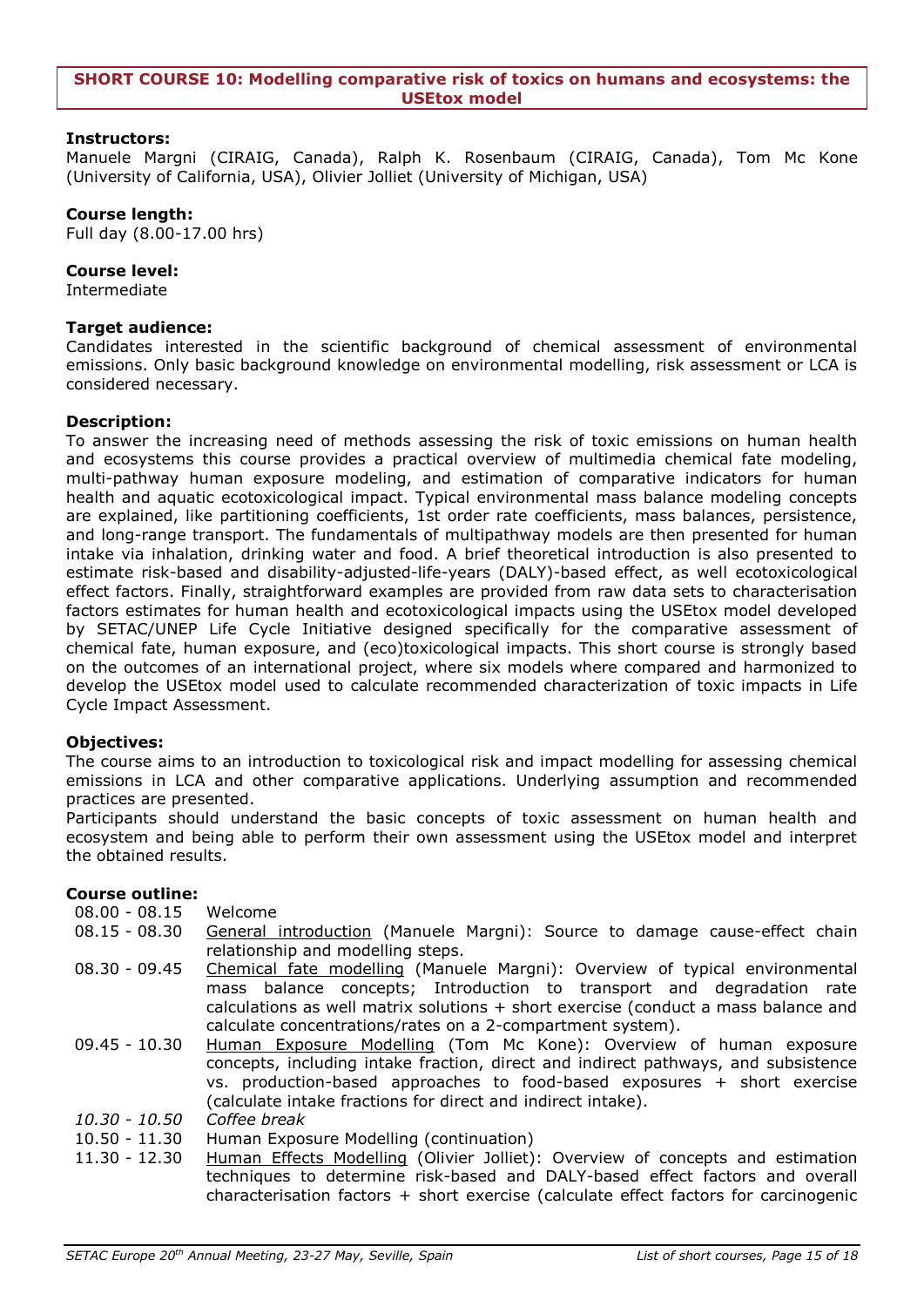and non carcinogenic chemicals).

- *12.30 - 13.45 Lunch*
- 13.45 14.30 Ecotoxicological Effects Modelling (Olivier Jolliet): Overview of concepts and estimation techniques using test data to determine effect factors and overall characterisation factors + short exercise (calculate ecotoxicological effect factors).
- 14.30 14.50 Calculation of overall characterization factors (Tom Mc Kone): combine fate, exposure and effect modelling steps into a unique metric.
- *14.50 - 15.10 Coffee break*
- 15.10 15.40 Review exercise with simplified matrices (Ralph Rosenbaum) Source to impact framework and uncertainty (Ralph Rosenbaum): presentation of the matrix approach, the USETox model and uncertainty assessment. Illustrative examples on how to interpret modelling results.
- 15.40 16.40 Overall Modelling with software: Provision of straightforward examples from raw data sets to estimate and interpret characterisation factors for human health and ecotoxicological impacts using the USEtox model for organics (supervised by all instructors).
- 16.40 17.00 Concluding remarks (all instructors)

# **Products / course materials:**

- Short course handouts will be distributed
- A copy of the USEtox model will be distributed

# **Participants to bring their own laptop to the course:**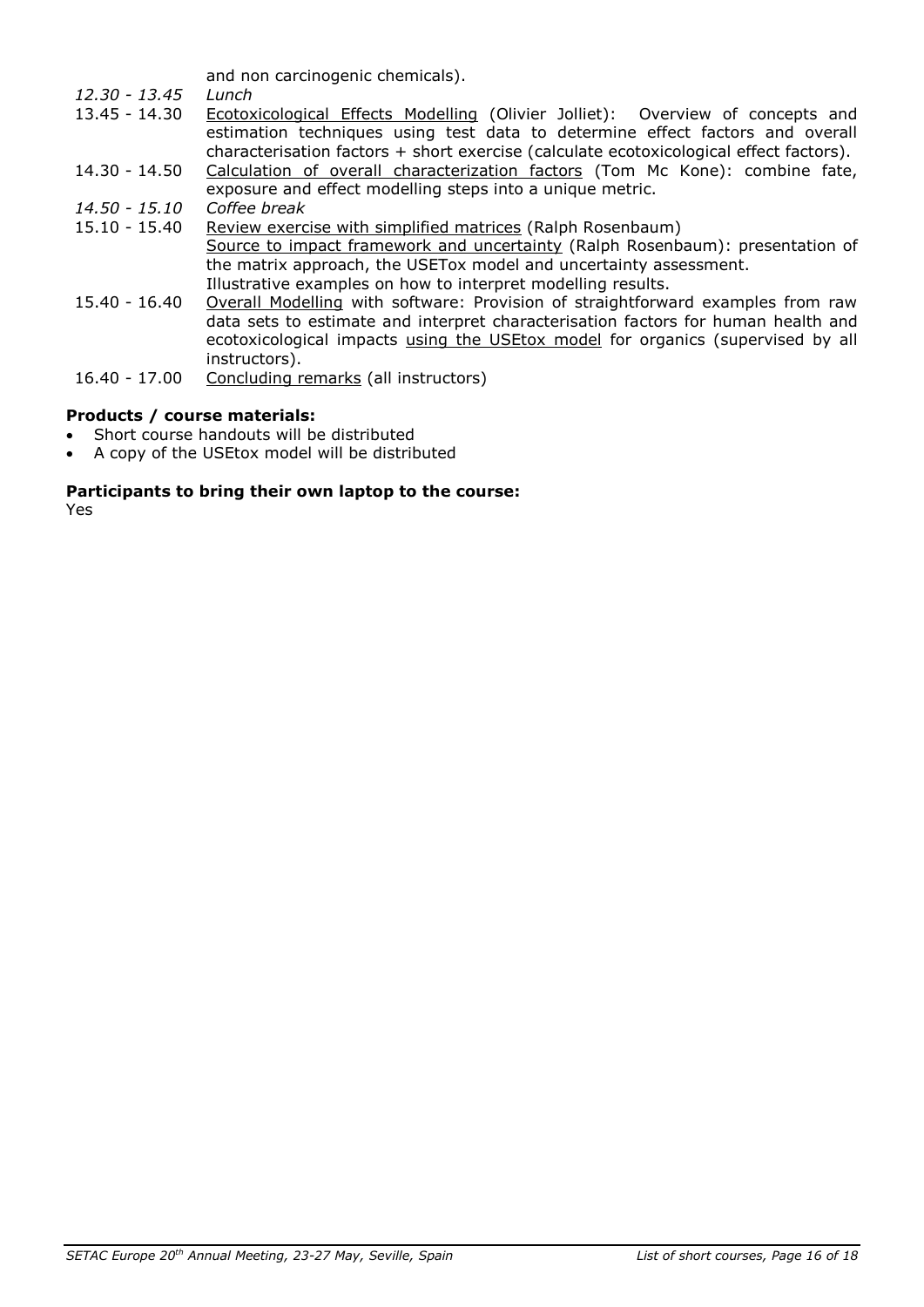<span id="page-16-0"></span>Timothy Iannuzzi (ARCADIS, USA), David Ludwig (ARCADIS, USA)

# **Course length:**

Full day (8.00-17.00 hrs)

# **Course level:**

Introductory - Intermediate

# **Description:**

This course will provide a broad introduction into the science and practice of Ecological Risk Assessment (ERA), and will utilize case study examples to generate participant-instructor discussion on the practice of weight-of-evidence ERA, as well as principles and issues of risk management. While the focus will be primarily on chemical contaminants, a broad array of multi-stressor issues will also be covered. This will be a good course for participants with little or no experience in ERA, as well as those with a moderate level of understanding of the practice.

The course will be broken down into two main modules (morning and afternoon sessions). The first module will cover a broad overview of the ERA process and frameworks, along with a concise introduction to several scientific principles and disciplines that are key to ERA practicioners. These include basic systems ecology, toxicology, population biology, fate and transport of chemicals in the environment, empirical and applied modeling, environmental data, and regulatory policy and guidelines. Materials will be provided to the course participants for suggested follow-up study in each of these technical area. These will include lists of suggested readings(including a focused list of SETAC publications on the subject matter) and internet sites, terminology/definition sheets, and a computer "thumb drive" that contains electronic versions of key ERA regulations, guidance documents, and related materials.

The second module will focus on application of the ERA process to current environmental issues around the world. Case studies will be used to frame discussion on the broad application of the ERA framework to environmental issues, and risk management decision-making. The overall goal of this module will be to demonstrate how the ERA process/framework can be used to think about and evaluate a broad array of environmental issues from localized contaminated sites to large-scale issues such as climate change.

# **Objectives:**

- (1) Provide an introduction to the Ecological Risk Assessment (ERA) process and frameworks.
- (2) Provide a broad overview of key technical topics that are important to ERA practitioners.
- (3) Generate discussion between the participants and instructors on case examples and issues related to ERA process and its application to present environmental issues.
- (4) Provide handouts and resource lists for participants to continue learning about the key technical and regulatory topics that are covered in the course.

# **Course outline:**

| $08.00 - 10.00$ | Introduction to Course/Concepts of Risk Assessment<br>(1)<br>Ecological Risk Assessment Approaches/Applications<br>(2)<br>Sources of risk in the environment: human/ecological<br>(3)<br>Basic systems ecology principles<br>(4) |
|-----------------|----------------------------------------------------------------------------------------------------------------------------------------------------------------------------------------------------------------------------------|
| 10.00 - 10.15   | Coffee break                                                                                                                                                                                                                     |
| $10.15 - 12.00$ | Introduction to environmental chemistry & toxicology<br>(5)                                                                                                                                                                      |
|                 | Ecological Risk Assessment Framework & Process<br>(6)                                                                                                                                                                            |
|                 | Problem Formulation & Conceptual Models<br>(7)                                                                                                                                                                                   |
|                 | <b>Exposure Assessment</b><br>(8)                                                                                                                                                                                                |
| 12.00 - 13.00   | Lunch                                                                                                                                                                                                                            |
| $13.00 - 15.00$ | <b>Effects Assessment</b><br>(9)                                                                                                                                                                                                 |
|                 | (10) Risk Characterization/Weight-Of-Evidence                                                                                                                                                                                    |
|                 | (11) Uncertainties Assessment                                                                                                                                                                                                    |
|                 | (12) Environmental data: types and needs                                                                                                                                                                                         |